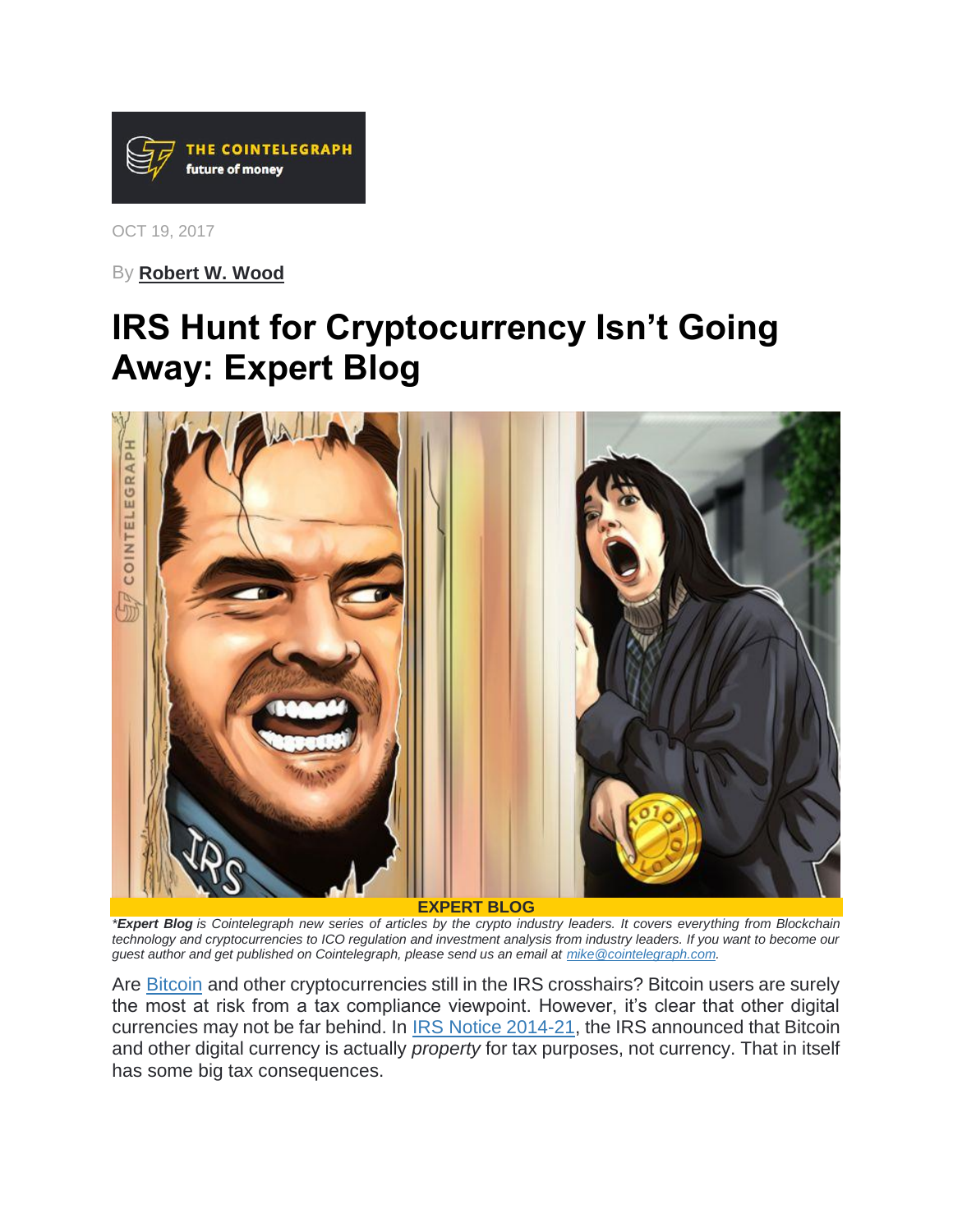Just consider these situations. Wages paid to employees using virtual currency are taxable, must be reported on a  $Form W-2$ , and are subject to federal income tax withholding and payroll taxes. If you pay someone in property, how do you withhold taxes?

You have to send the IRS money from something else. You either pay the employee some cash and some Bitcoin, and withhold extra on the cash. Or, you sell some of the Bitcoin to get dollars to pay the IRS.

How about payments using virtual currency made to independent contractors? They are taxable too, and payers engaged in a business must issue IRS [Forms 1099.](https://www.irs.gov/forms-pubs/about-form-1099misc) You can't enter "1,000 Bitcoin" on Forms 1099, either. You must value the payment in dollars, as of the time of payment. A payment made using virtual currency is subject to Form 1099 reporting just like any other payment made in property. Forms 1099 are issued by businesses, but if your business is paying in virtual currency, consider Forms 1099.

Gain or loss from the sale or exchange of virtual currency depends on whether the virtual currency is a capital asset in your hands. This point can be a huge issue, and is not an easy subject to summarize. Valuation swings can matter.

## **How much compliance there is**

It takes time for people to adapt, and that is one reason compliance may be poor so far. Besides, digital currency is *meant* to be anonymous. Businesses may be less inclined to start handing out IRS Forms 1099 if recipients of those forms may go somewhere else.

Last year, the IRS started fighting to obtain vast amounts of data on Bitcoin and other digital currency transactions. In late 2016, a federal court [authorized](https://cointelegraph.com/news/us-federal-court-approves-irs-collection-of-coinbase-user-database) the IRS to serve a John Doe Summons on Coinbase, Inc. The IRS wants information on the site's users and their transactions. Some Coinbase users, led by Mr. Jeffrey K. Berns, moved to [intervene](https://cointelegraph.com/news/class-action-filed-to-block-the-irs-from-tracking-bitcoin-users-on-coinbase) in the IRS's case.

They argued that the IRS request threatened their privacy. In turn, the IRS argued that Mr. Berns has already identified himself as a user of Coinbase, so he can hardly object that his privacy is threatened. The IRS used a John Doe Summons to get the names of Swiss bank account holders from UBS. Offshore banking changed forever, with all other Swiss (and other) banks following suit.

The IRS ended up collecting over \$10 bln. The IRS is pursuing Coinbase in the same way. As one indication that the IRS may be after big players, the IRS reportedly dropped its request for customer records from Coinbase to those accounts with transactions over \$20,000. Bigger transactions mean bigger taxes, and bigger penalties.

As has been widely reported, the IRS claims that [only 802 people](https://cointelegraph.com/news/only-802-people-paid-taxes-on-bitcoin-profits-irs-says) declared a capital gain or loss related to Bitcoin in 2015. The IRS wants more reporting. It's using software to find Bitcoin users who have failed to report profits. An IRS [contract](https://cointelegraph.com/news/irs-uses-chainalysis-to-track-down-bitcoin-tax-cheats) with Chainalysis, a provider of of Anti-Money Laundering software, is at the root of this new IRS enforcement effort. If Chainalysis identifies owners of digital wallets, the IRS can take over.